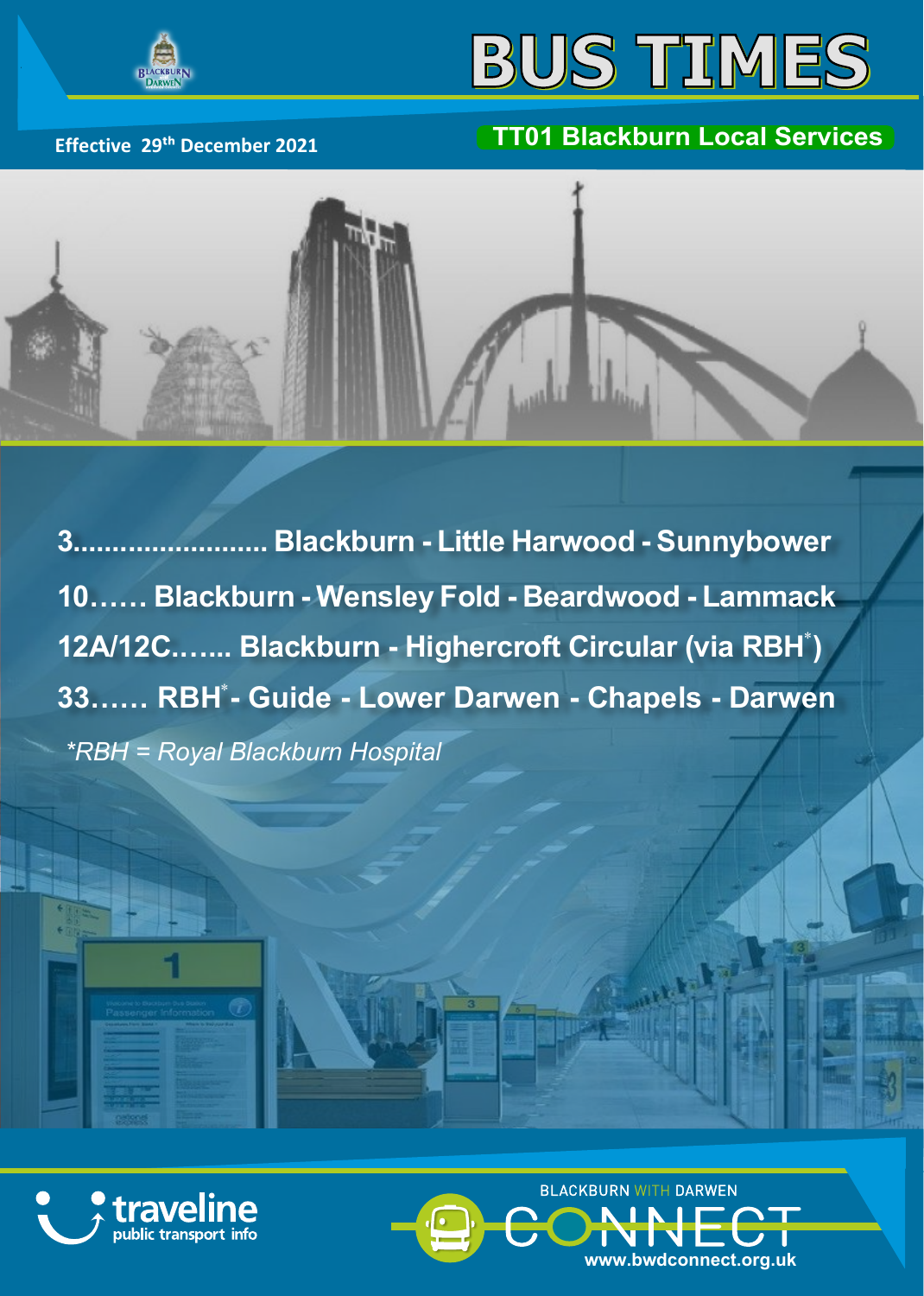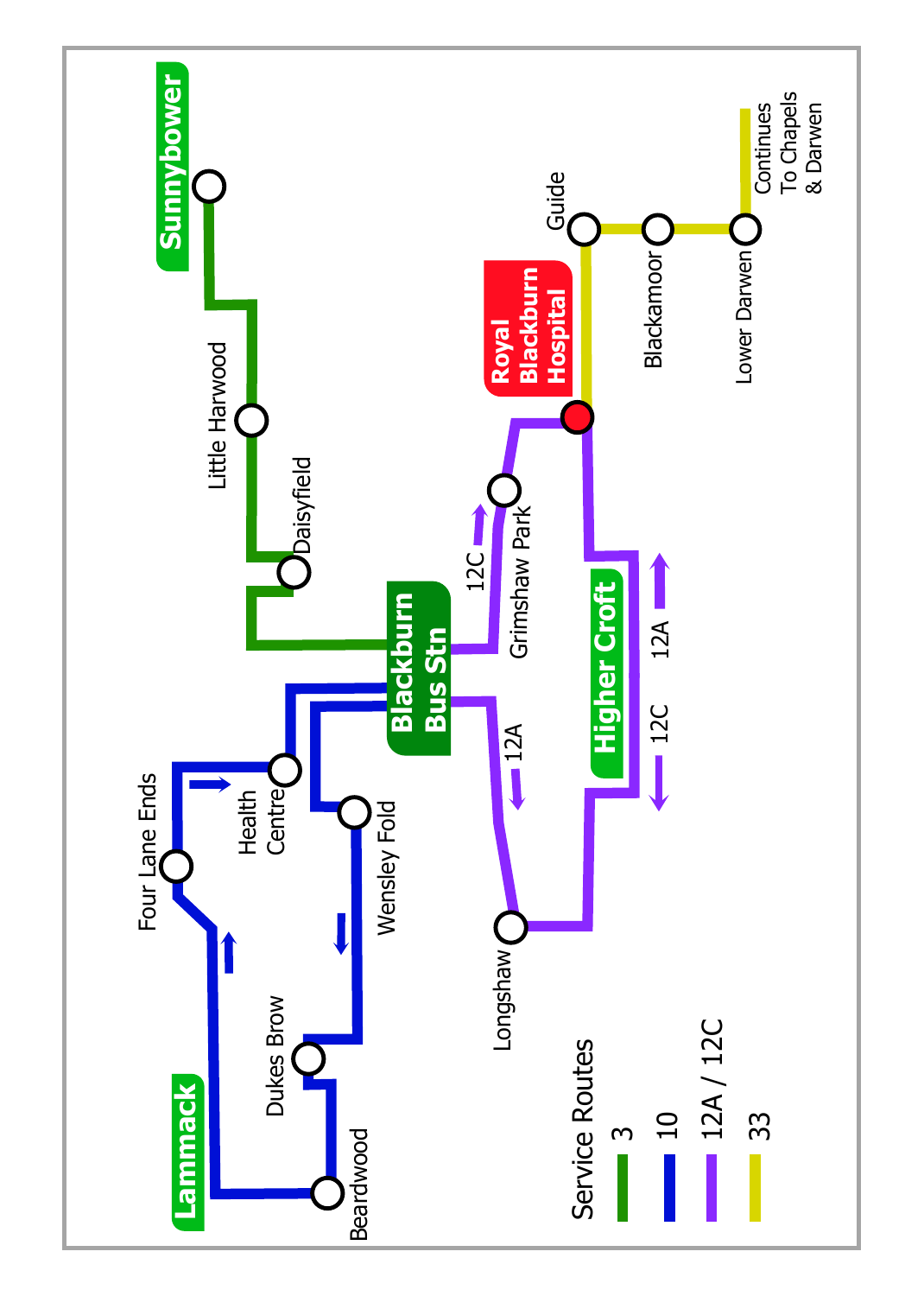## **Sunnybower** via Little Harwood **3**

#### **Monday to Friday (Ex Bank Holidays)**

| Notes:                            |             |              |              |              |              |              | NSch         |              |              |
|-----------------------------------|-------------|--------------|--------------|--------------|--------------|--------------|--------------|--------------|--------------|
| Notes:                            | <b>NBH</b>  | <b>NBH</b>   | <b>NBH</b>   | <b>NBH</b>   | <b>NBH</b>   | NBH          | NBH          | NBH          | NBH          |
| Operator Code:                    | <b>BLPH</b> | <b>BI PH</b> | <b>BI PH</b> | <b>BI PH</b> | <b>BI PH</b> | <b>BI PH</b> | <b>BI PH</b> | <b>BI PH</b> | <b>BI PH</b> |
| <b>Blackburn, Bus Station [4]</b> | 0815        | 0915         | 1015         | 1215         | 1315         | 1415         | 1515         | 1615         | 1715         |
| Little Harwood, Post Office       | 0822        | 0922         | 1022         | 1222         | 1322         | 1422         | 1522         | 1622         | 1722         |
| Sunnybower, Oakwood Ave           | 0827        | 0927         | 1027         | 1227         | 1327         | 1427         | 1527         | 1627         | 1727         |
| Little Harwood, Post Office       | 0832        | 0932         | 1032         | 1232         | 1332         | 1432         | 1532         | 1632         | 1732         |
| <b>Blackburn Bus Station</b>      | 0844        | 0944         | 1044         | 1244         | 1344         | 1444         | 1544         | 1644         | 1744         |

## **Sunnybower** via Little Harwood **3**

#### **Saturday**

| Notes:                             | <b>NBH</b> | NRH   | NRH   | <b>NBH</b>   |
|------------------------------------|------------|-------|-------|--------------|
| Operator Code:                     | BI PH      | RI PH | RI PH | <b>BI PH</b> |
| <b>Blackburn, Bus Station [4]</b>  | 0915       | 1115  | 1330  | 1545         |
| Little Harwood, Post Office        | 0922       | 1122  | 1337  | 1552         |
| Sunnybower, Oakwood Ave            | 0927       | 1127  | 1342  | 1557         |
| <b>Little Harwood, Post Office</b> | 0932       | 1132  | 1347  | 1602         |
| <b>Blackburn Bus Station</b>       | 0944       | 1144  | 1359  | 1614         |

*NSch - School Holidays BLPH - Blackburn Private Hire NBH - Not Bank Holidays NSCH - Runs during school holidays except Bank Holidays*

\* Where a journeys shows as operating 'School Holidays' or 'School Terms', this may apply to out of borough schools who may have a different holiday schedule to Blackburn. Please check with the operator for clarification.



We encourage the continued use of face coverings on public transport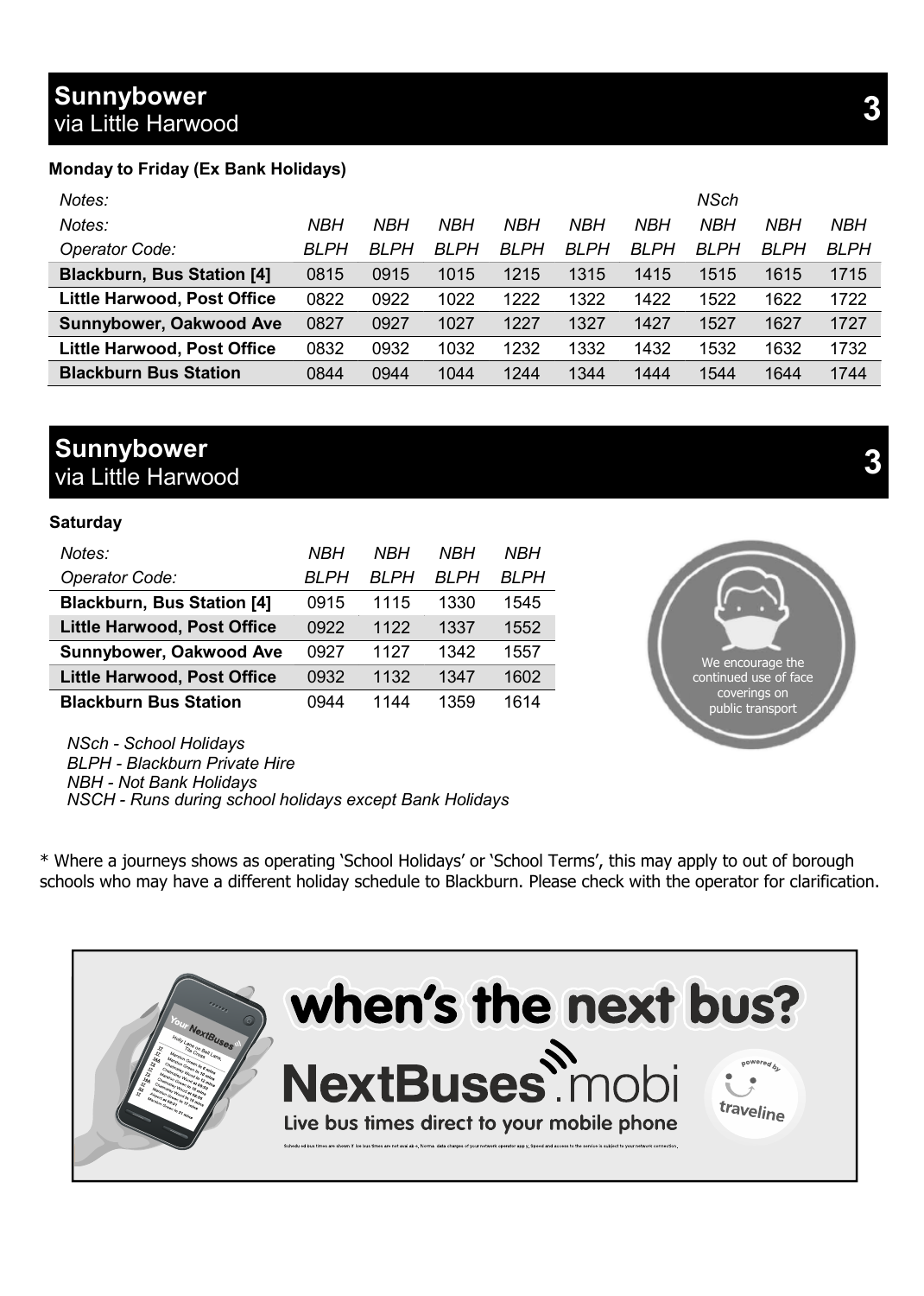#### **Monday to Friday**

| Notes:                           |             |            |            |      |            | NSch |            |
|----------------------------------|-------------|------------|------------|------|------------|------|------------|
| Notes:                           | NBH         | <b>NBH</b> | <b>NBH</b> | NBH  | <b>NBH</b> | NBH  | <b>NBH</b> |
| Operator Code:                   | <b>BLPH</b> | BLPH       | BLPH       | BLPH | BLPH       | BLPH | BLPH       |
| <b>Blackburn Bus Station [4]</b> | 0945        | 1045       | 1145       | 1245 | 1345       | 1545 | 1645       |
| <b>Billinge Avenue</b>           | 0955        | 1055       | 1155       | 1255 | 1355       | 1555 | 1655       |
| <b>Dukes Brow</b>                | 1000        | 1100       | 1200       | 1300 | 1400       | 1600 | 1700       |
| <b>Lammack Hare and Hounds</b>   | 1007        | 1107       | 1207       | 1307 | 1407       | 1607 | 1707       |
| <b>St Marys College</b>          | 1013        | 1113       | 1213       | 1313 | 1413       | 1613 | 1713       |
| <b>Blackburn, Bus Station</b>    | 1025        | 1125       | 1225       | 1325 | 1425       | 1625 | 1725       |

## **Beardwood - Lammack**

via Wensley Fold - Dukes Brow - Hole I'th Wall

#### **Saturday**

| Notes:                           | NBH   | NBH   | NBH   | NBH  |
|----------------------------------|-------|-------|-------|------|
| Operator Code:                   | BI PH | BI PH | BI PH | BLPH |
| <b>Blackburn Bus Station [4]</b> | 0945  | 1200  | 1415  | 1615 |
| <b>Billinge Avenue</b>           | 0955  | 1210  | 1425  | 1625 |
| <b>Dukes Brow</b>                | 1000  | 1215  | 1430  | 1630 |
| <b>Lammack Hare and Hounds</b>   | 1007  | 1222  | 1437  | 1637 |
| <b>St Marys College</b>          | 1013  | 1228  | 1443  | 1643 |
| <b>Blackburn, Bus Station</b>    | 1025  | 1240  | 1455  | 1655 |

*NSch - School Holidays BLPH - Blackburn Private Hire NBH - Not Bank Holidays NSCH - Runs during school holidays except Bank Holidays*

\* Where a journeys shows as operating School Holidays or School Terms, this may apply to out of borough schools who may have a different holiday schedule to Blackburn. Please check with the operator for clarification.

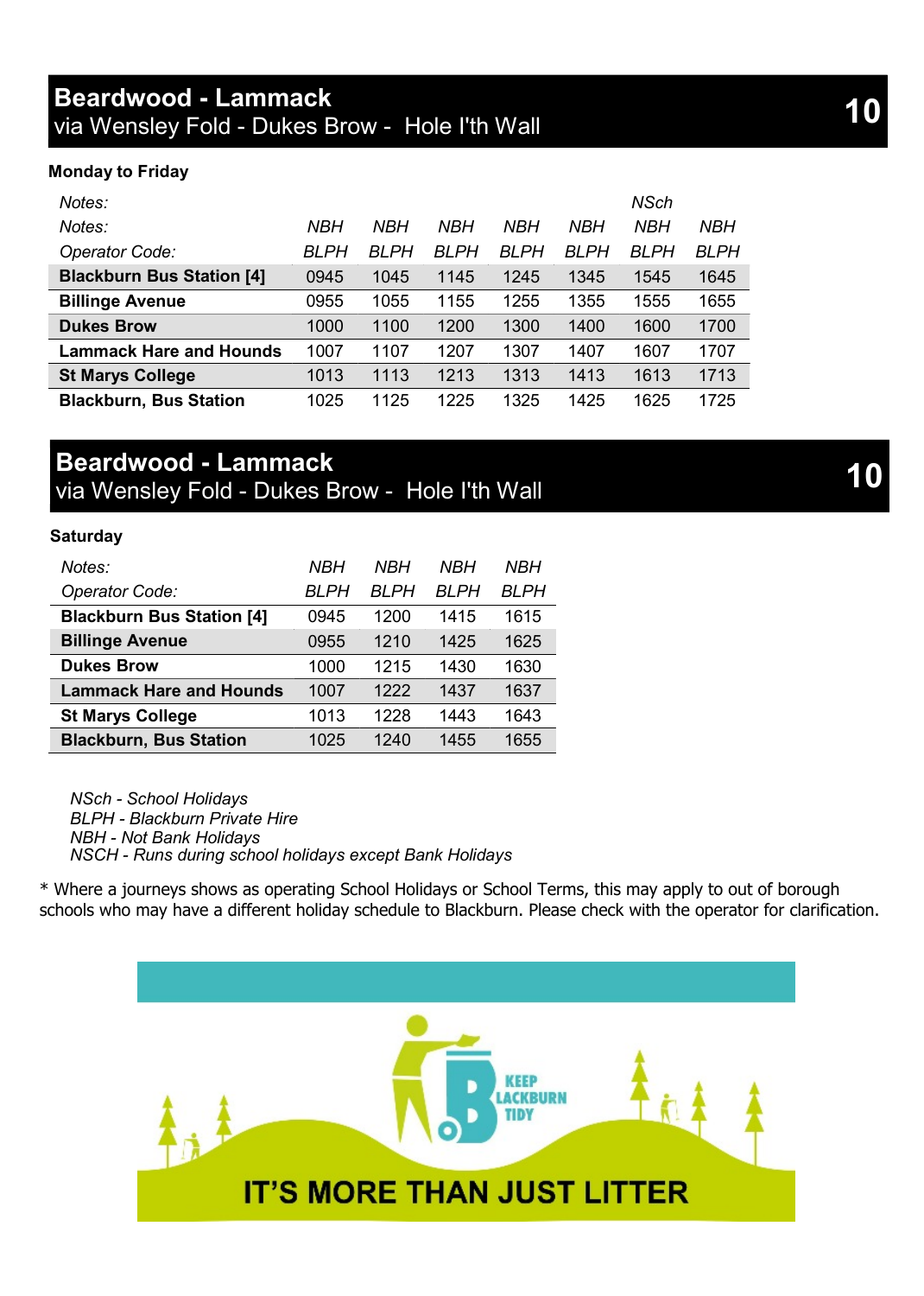## **Higher Croft Circular** via Old Infirmary - RBH - Grimshaw Park

#### **Monday to Friday**

| Operator Code:                      | BI PH | <b>BI PH</b> | <b>BI PH</b> | BI PH |
|-------------------------------------|-------|--------------|--------------|-------|
| <b>Blackburn Bus Station [4]</b>    | 0705  | 0930         | 1330         | 1530  |
| <b>Blackburn Interchange [2]</b>    | 0705  | 0930         | 1330         | 1530  |
| <b>Southworth Street</b>            | 0712  | 0937         | 1337         | 1537  |
| <b>Manxman Road</b>                 | 0715  | 0940         | 1340         | 1540  |
| <b>Community Centre</b>             | 0720  | 0945         | 1345         | 1545  |
| <b>Royal Blackburn Hospital [B]</b> | 0728  | 0953         | 1353         | 1553  |
| <b>Blackburn Bus Station</b>        | 0745  | 1010         | 1410         | 1610  |

## **Higher Croft Circular** via Grimshaw Park - RBH - Old Infirmary

#### **Monday to Friday**

| Operator Code:                   | BI PH | RI PH | BI PH | BI PH |
|----------------------------------|-------|-------|-------|-------|
| <b>Blackburn Bus Station [4]</b> | 0845  | 1030  | 1230  | 1630  |
| <b>Blackburn Interchange [2]</b> | 0846  | 1031  | 1231  | 1631  |
| Royal Blackburn Hospital [A]     | 0852  | 1037  | 1237  | 1637  |
| <b>Community Centre</b>          | 0900  | 1045  | 1245  | 1645  |
| <b>Royal Close</b>               | 0908  | 1053  | 1253  | 1653  |
| <b>Blackburn, Bus Station</b>    | 0925  | 1110  | 1310  | 1710  |

## **Higher Croft Circular** via Grimshaw Park - RBH - Old Infirmary

#### **Saturday**

| Operator Code:                   | <b>BI PH</b> | BI PH | <b>BI PH</b> |
|----------------------------------|--------------|-------|--------------|
| <b>Blackburn Bus Station [4]</b> | 1030         | 1245  | 1500         |
| <b>Blackburn Interchange [2]</b> | 1031         | 1246  | 1501         |
| Royal Blackburn Hospital [A]     | 1037         | 1252  | 1507         |
| <b>Community Centre</b>          | 1045         | 1300  | 1515         |
| <b>Royal Close</b>               | 1053         | 1308  | 1523         |
| <b>Blackburn, Bus Station</b>    | 1110         | 1325  | 1540         |

*NSch - School Holidays BLPH - Blackburn Private Hire NBH - Not Bank Holidays NSCH - Runs during school holidays except Bank Holidays*

\* Where a journeys shows as operating School Holidays or School Terms, this may apply to out of borough schools who may have a different holiday schedule to Blackburn. Please check with the operator for clarification.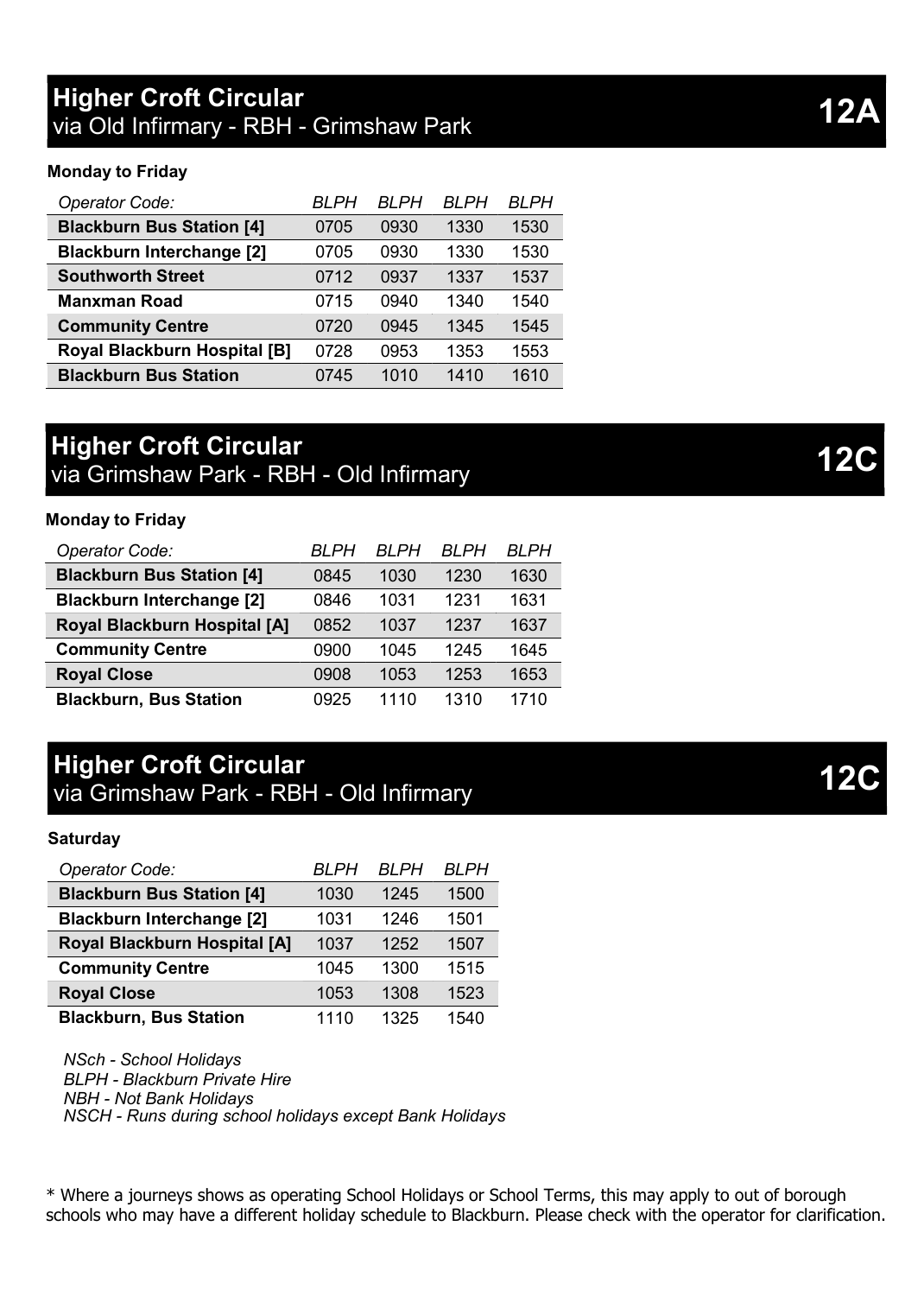#### **Monday to Friday (Ex Bank Holidays)**

| Operator Code:               | MOVP | MOVP | <b>MOVP</b> |
|------------------------------|------|------|-------------|
| Royal Blackburn Hospital [A] | 0930 | 1200 | 1545        |
| <b>Guide Beehive</b>         | 0933 | 1203 | 1548        |
| <b>Lower Darwen</b>          | 0937 | 1207 | 1552        |
| <b>Chapels Brow</b>          | 0941 | 1211 | 1556        |
| <b>Darwen Bus Station</b>    | 0948 | 1218 | 1603        |

## **Royal Blackburn Hospital**

via Chapels - Lower Darwen - Blackamoor - Guide **33**

#### **Monday to Friday (Ex Bank Holidays)**

| Operator Code:                      | MOVP | <b>MOVP</b> | <b>MOVP</b> |
|-------------------------------------|------|-------------|-------------|
| Darwen Bus Station [2]              | 1010 | 1240        | 1625        |
| <b>Chapels Brow</b>                 | 1017 | 1247        | 1632        |
| <b>Lower Darwen</b>                 | 1021 | 1251        | 1636        |
| <b>Guide Beehive</b>                | 1025 | 1255        | 1640        |
| <b>Royal Blackburn Hospital [B]</b> | 1028 | 1258        | 1643        |

*MOVP - Moving People*

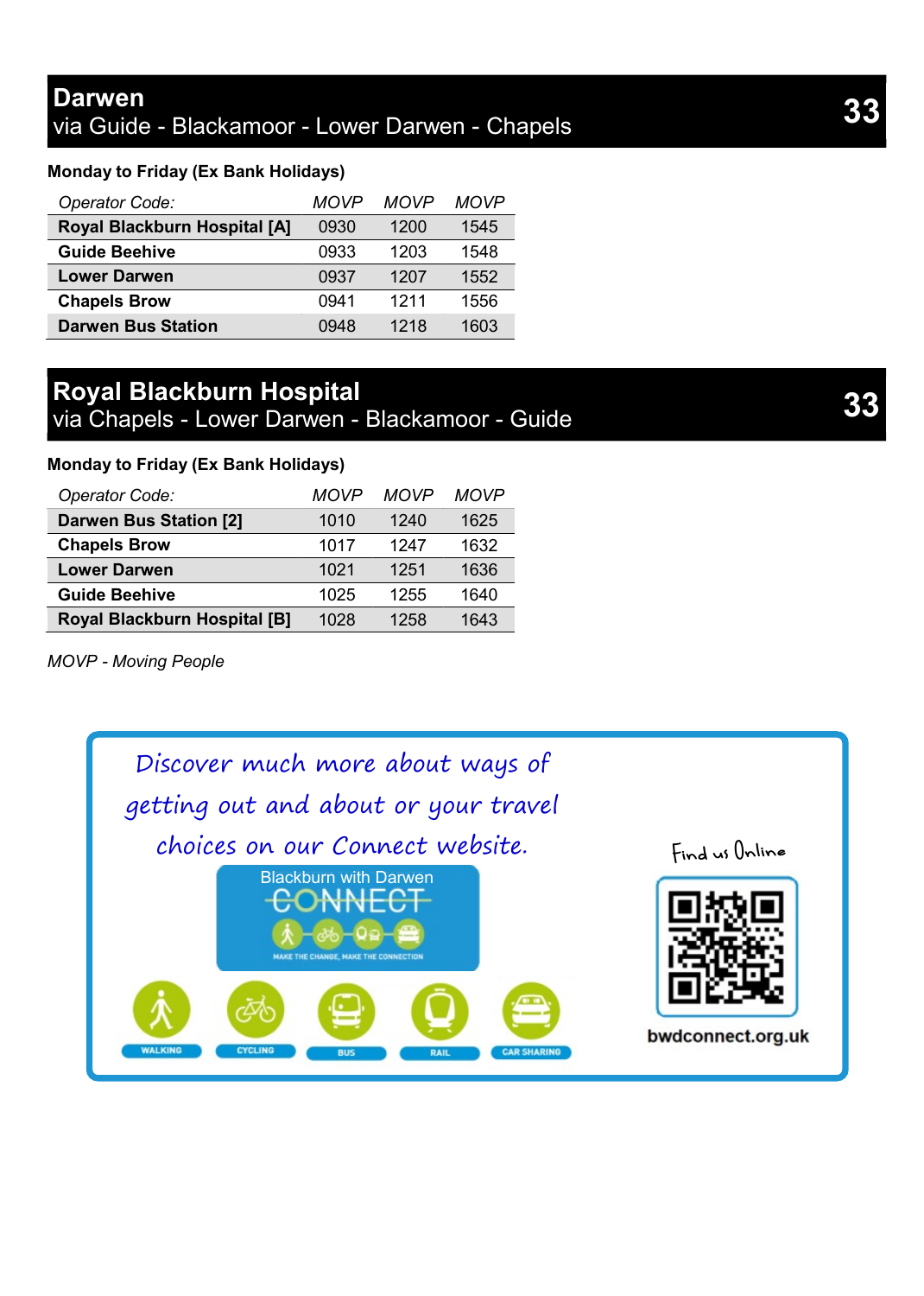# **Blackburn Visitor Centre**

For All Your Public Transport Information



This leaflet is produced by Blackburn with Darwen Borough Council and offers information on bus times for bus companies who either do not produce their own leaflets or are based outside of the borough.

If the service you are looking for is not in any of our leaflets, it is likely to be found in the bus companies own leaflets. Please contact them directly or we carry a supply at the Visitor Centre detailed above.